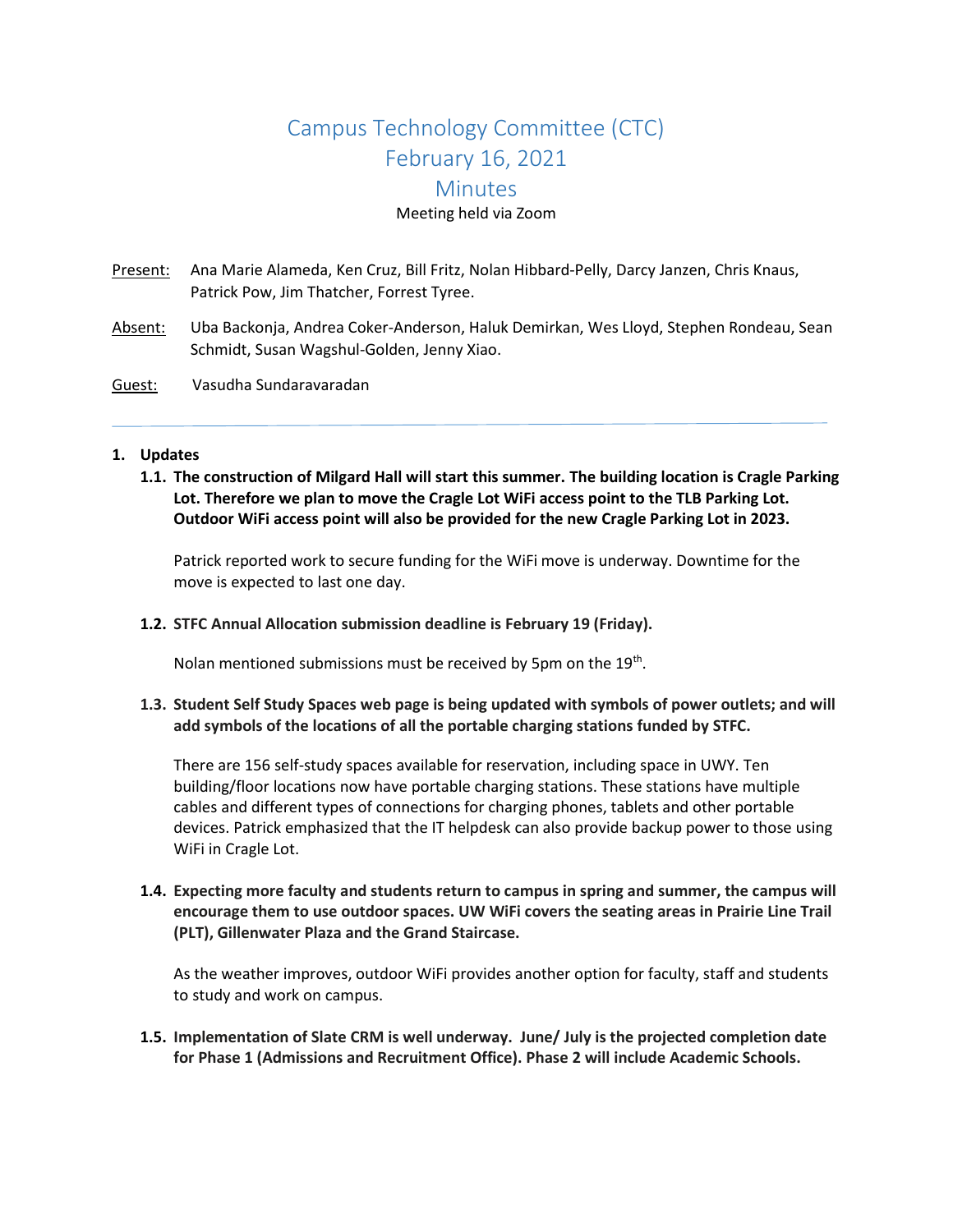Both SET and Milgard School of Business have expressed interest in using Slate. Schools will be added during Phase 2.

#### **1.6. IT web site will be migrating to Drupal 8. One of the new features is the IT Chatbot.**

Bill reported the IT website should be up and running on Drupal 8 in the next few days.

## **2. Discussion on Post-pandemic planning (Summer, Fall Quarter and beyond) 2.1. Our Experiences and Expectations**

Patrick reviewed the table provided in the agenda which describes the experiences and expectations of students, staff and faculty as it relates to the learning and working environment pre and post-pandemic. IT wants to provide as much support as possible for the technology needs as we shift back to more in-person learning. Vasudha raised concerns regarding resource availability and support for ensuring work from home setups can be effective for teaching. Specifically, she mentioned the need for a document camera when working from home. Patrick acknowledge her concerns and stated this information will be used to address faculty needs. Chris also mentioned the need for larger screens/multiple displays in classrooms for Zoom meetings.

## **2.2. CTC Remote Access and Technology Survey result Q.4 and Q.5**

Patrick reviewed the response to question four of a survey sent to faculty. The results of question four indicated continued flexibility for students to participate in classes remotely even as the university moves to more in-person instruction, as well as faculty splitting courses into multiple sections to accommodate smaller numbers of students in the classroom.

## **2.3. Observations and Questions**

- Continuation of remote technologies to enable an elastic workforce. (Do we have appropriate solutions to support faculty and staff working at home and in the office?)
- Students expect the integration of both digital and physical elements in their coursework and learning. (Should we look at "Hyflex" course model as well as hybrid? Must consider faculty workload, faculty code and additional resources)
- Managing staff expectations while providing integration of both digital and physical systems in their workspace, whether remote, hybrid or in-person. (What resources and support are most important to provide?)
- Faculty expectations of seamless integration of digital & physical elements in the classrooms. (To accommodate 1/3 to half of the students in the classroom and the rest connect remotely via Zoom, do we need better two-way audio such as ceiling array microphone system in every classroom, possibly with multiple cameras?)
- There would be high demands for more equipment from every other universities, K-12 schools, non-profit organizations and private sectors. (Should we wait until summer to place orders for more laptops, hotspots, flat panels, headsets, web cameras? Or should we buy them soon?)

Darcy acknowledged the turn to remote learning happened quickly last spring and that some technologies currently in use may need to be reassessed. She serves on a tri-campus committee which is looking into new technologies and third party apps better suited for higher education